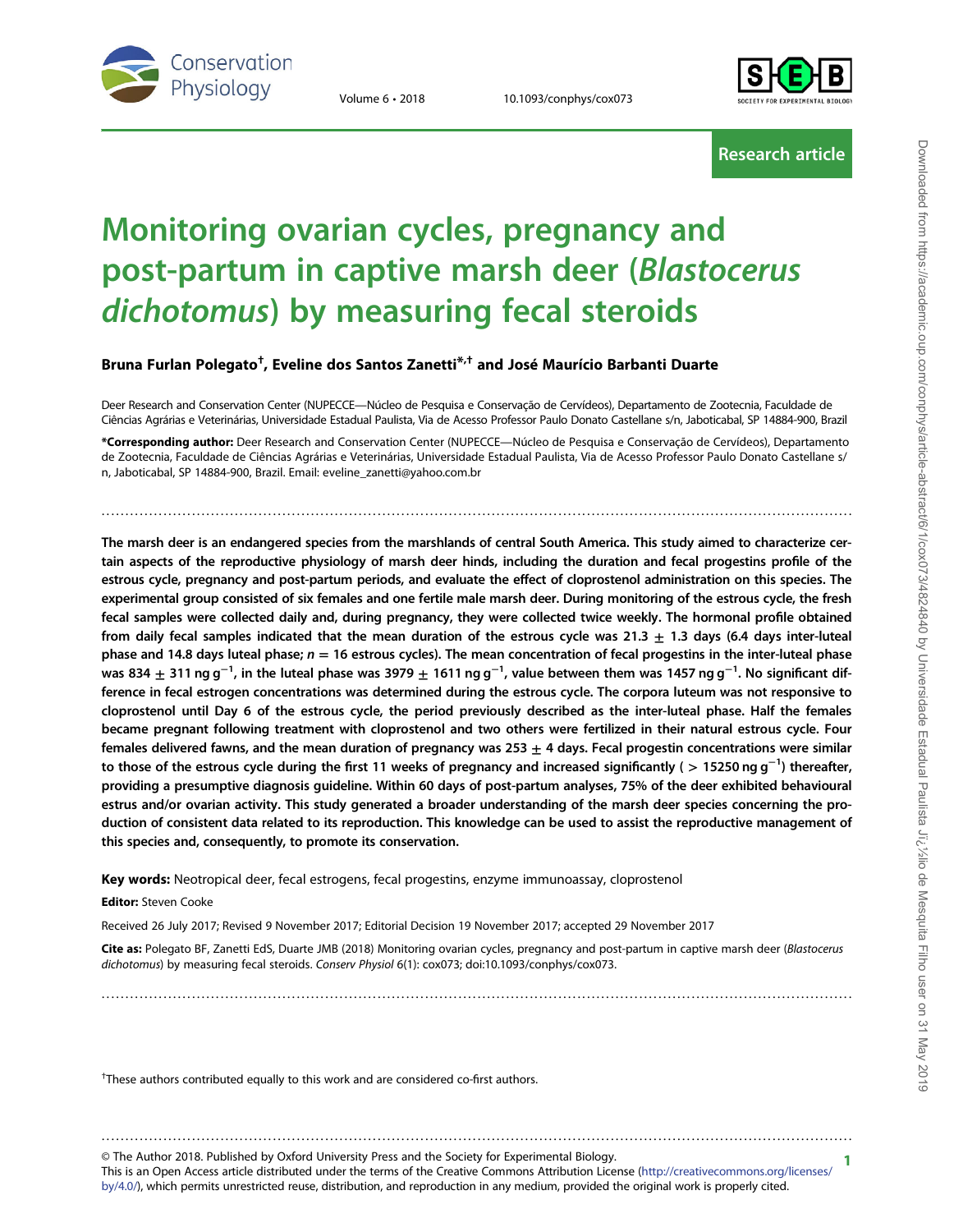# Introduction

The marsh deer (Blastocerus dichotomus) is the largest Neotropical deer and shows high specificity for humid environments [\(Duarte, 1996;](#page-9-0) [Pinder, 1996;](#page-9-0) [Piovezan](#page-9-0) et al., 2010). Its original geographical distribution has been drastically reduced due to the expansion of human activity and ~65% of the areas once occupied by the species have been lost over the past 40 years [\(Weber and González, 2003](#page-10-0); [Márquez](#page-9-0) et al., [2006\)](#page-9-0). Currently, the marsh deer is either threatened with extinction or is extinct in certain areas and is classified as vulnerable ([Duarte](#page-9-0) et al., 2016). It is also categorized as Appendix I according to the Convention on International Trade in Endangered Species of Wild Fauna and Flora (CITES), primarily due to habitat loss.

Knowledge regarding this species is scarce and lacunae exist, particularly concerning its reproduction, making it more susceptible in cases of disaster or imminent threats. Thus, the adoption of more intensive conservation measures is recommended.

In 1998, a program was created to conserve this species in captivity, aimed at maintaining a genetic stock for use in future reintroductions [\(Figueira](#page-9-0) et al., 2005). The success of the program depends on management to ensure gene flow between the institutions involved and maximization of the genetic diversity of the population [\(Zanetti and Duarte,](#page-10-0) [2008](#page-10-0); [Duarte, 2010](#page-9-0); [Piovezan](#page-9-0) et al., 2010). It is known that in small populations, the loss of genetic variability is mainly due to genetic drift and inbreeding and that the use of assisted reproduction techniques can potentialize reproduction, guaranteeing the formation of updated genomic banks and facilitating reproductive management, thus avoiding such losses (Wildt et al.[, 1997](#page-10-0); [Wildt and Wemmer, 1999](#page-10-0)).

The use of assisted reproduction techniques, however, depends on understanding certain features of the species' reproductive biology, such as the onset of puberty, reproductive seasonality, ovarian cyclicity, luteal function and pregnancy [\(Duarte and Garcia, 1995](#page-8-0)). Establishing efficient methods to manipulate the estrous cycle, including techniques for estrus synchronization, are fundamental to achieve artificial insemination and embryo transfer [\(Pickard](#page-9-0) et al., 2001), which have great potential to assist conservation programs. The establishment of reliable methods to access reproductive events permits not only the use of reproductive biotechniques, but also monitoring and reproductive management of captive and wild populations [\(Wasser](#page-10-0) et al., 1995; [Borjesson](#page-8-0) et al., 1996).

However, to date, knowledge concerning the reproductive biology of this species is scarce and manipulation of the estrous cycle in the marsh deer has yet to be described. Improving current understanding of the reproductive physiology of the species can be partly ascertained by characterizing the profile of reproductive steroid hormones, which is an alternative method of monitoring the phases of the reproductive cycle. However, the use of traditional methods based on containment and periodic blood samples to measure the

concentrations of these hormones may be inadequate, since these deer present strong resistance to handling and sensitivity to stress [\(Nunes and Duarte, 2010;](#page-9-0) [Pereira and Polegato,](#page-9-0) [2010\)](#page-9-0). When subjected to such conditions, interrupted or failed reproduction, catabolic damage to the deer and increased risk of developing trauma and other injuries can occur [\(Lasley](#page-9-0) et al.[, 1989;](#page-9-0) [Monfort](#page-9-0) et al., 1990; [Morrow and Monfort,](#page-9-0) [1998](#page-9-0); [Hamasaki](#page-9-0) et al., 2001; [Monfort, 2002;](#page-9-0) [Schoenecker](#page-10-0) et al.[, 2004](#page-10-0)).

The use of non-invasive methods to monitor reproductive activity in wild species enables studies to be developed on such species. Measuring the metabolites of steroid hormones that are excreted in the feces, urine and saliva is an effective method and the ease afforded by the use of feces make it a safe and practical alternative [\(Pereira and Polegato, 2010](#page-9-0)). Thus, the objectives of this study were (i) to validate the measurement of reproductive steroid hormones and their fecal metabolites for reproductive monitoring in the species Blastocerus dichotomus, (ii) characterize certain parameters related to the reproductive physiology of the female, (iii) provide adequate methods to differentiate the phases of the reproductive cycle and (iv) evaluate the effect of cloprostenol (a synthetic analogue of prostaglandin  $F_{2\alpha}$ ) administration in this species. These measures aim to provide a better understanding of the physiology and dynamics of the corpus luteum (CL) of the species.

## Methods

#### Animals

..............................................................................................................................................................

..............................................................................................................................................................

The experimental group consisted of six adult females and one fertile male marsh deer (Table [1](#page-2-0)). The group was maintained at the installations of the Deer Research and Conservation Center (NUPECCE) of São Paulo State University (UNESP), Jaboticabal, SP, Brazil. At the onset of the study, the females were isolated from the male for 6 months, ensuring that they were not pregnant during monitoring of the estrous cycle. The deer were also submitted to management conditioning for three months. Management of the diet and feeding were standardized with food offered in individual stalls between 5 and 6 pm. This comprised ~1 kg of concentrated feed (equine feed: Omolene®, Purina Co., Paulinia, SP, Brazil), 2 kg of forage (Glicyne max, Morus Alba or Neonotonia wightii) and water ad libitum.

#### Monitoring the estrous cycle

During the first 3 months, the females were transferred from individual stalls  $(4 \times 4 \text{ m}^2)$  to a paddock  $(30 \times 50 \text{ m}^2)$  every day (between 7 and 9 am), where they remained together. In the afternoon (between 5 and 6 pm), the deer were led back to the stalls, where food was offered. In these periods of handling, the females were observed closely to identify signs of behavioural estrus. These were characterized by the female allowing approximation (even among deer presenting reactive behaviour), evidence of a stop reflex when dorsal pressure was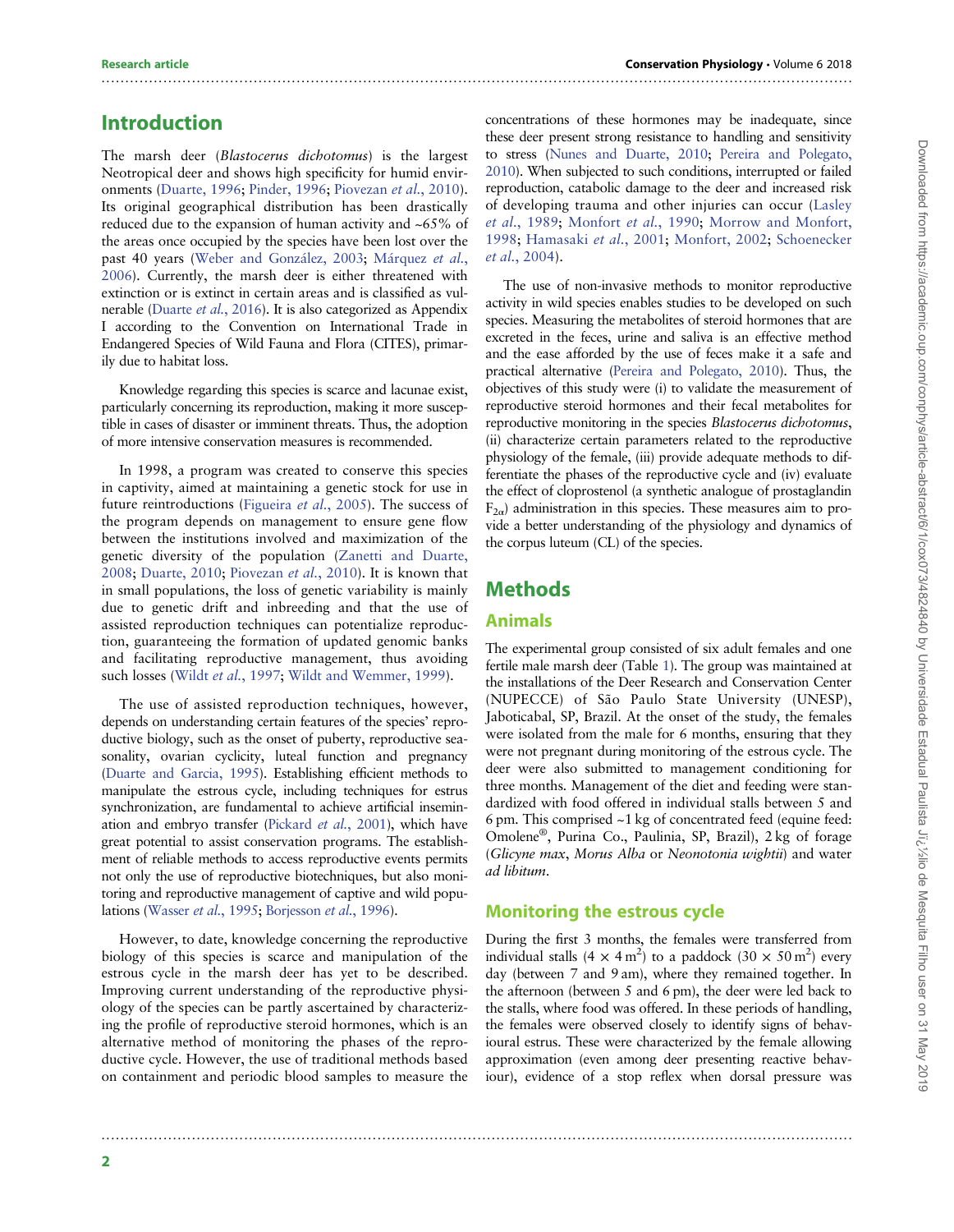Table 1: Characteristics of the seven deer of the species Blastocerus dichotomus that composed the experimental group

| <b>Deer</b>       | Age (years)     | Weight (kg) | Procedence                              | Reproductive history | <b>Behaviour</b>           |  |
|-------------------|-----------------|-------------|-----------------------------------------|----------------------|----------------------------|--|
| F36               | $8 (-03/1998)$  | 74.9        | <b>Wild</b> <sup>b</sup><br>Pluriparous |                      | Reactive <sup>c</sup>      |  |
| F105              | $8(-05/1998)$   | 81.2        | Wild                                    | Pluriparous          |                            |  |
| F261              | 6 (16/05/2000)  | 89.3        | Captive                                 | Pluriparous          | Reactive                   |  |
| F262 <sup>a</sup> | 5 (15/03/2001)  | 87.0        | Captive                                 | Pluriparous          | Non-reactive <sup>d</sup>  |  |
| F <sub>269</sub>  | 3 (03/03/2003)  | 63.1        | Captive                                 | <b>Nuliparous</b>    | Very reactive <sup>e</sup> |  |
| F <sub>270</sub>  | 3 (15/10/2003)  | 62.5        | Captive                                 | <b>Nuliparous</b>    | Non-reactive               |  |
| M <sub>52</sub>   | $12$ (~12/1995) | ~110        | Wild                                    |                      | Reactive                   |  |

<span id="page-2-0"></span>..............................................................................................................................................................

F = female; M = male. <sup>a</sup>Female in lactation. <sup>b</sup>Captured in the Rio Paraná basin. <sup>c</sup>Deer showed strong resistance to being touched (except when in estrus), but tolerated the management procedures well. <sup>d</sup>Deer tolerated being touched. <sup>e</sup>Deer showed strong resistance to being touched and only tolerated the management procedures with restrictions.

..............................................................................................................................................................

exerted by the examiner, abundant mucoid vulvar discharge and vulvar hyperemia.

## Manipulation of the estrous cycle and female conception

To improve the current understanding concerning the estrous cycle in this species, the females were submitted to two treatments to synchronize estrous cycle ( $n = 3$  deer per treatment) consisting of two applications of a synthetic analogue of prostaglandin  $F_{2\alpha}$ , cloprostenol sodium (2 mL, 530 ug i.m.— Ciosin®, Schering Plough Coopers®, Brazil) [\(Fisher](#page-9-0) et al., [1994](#page-9-0); Asher et al.[, 1995](#page-8-0)) at different intervals. The applications were performed with a 12-day interval in treatment 1 and a 6-day interval in treatment 2 (Asher et al.[, 1995](#page-8-0)). The day of the estrous cycle at the time of treatment was determined for each female. Following the second application of the drug, the females were placed in contact with a fertile male, twice daily (8 am and 5 pm), and copulation was allowed. The females that did not show apparent estrus following the treatment received an additional dose of cloprostenol  $(2 \text{ mL}, 530 \mu\text{g} \text{ i.m.}) \sim 15 \text{ days after the initial dose,}$ following the same management scheme adopted previously. Females who redisplayed behavioural estrus following the synchronization treatment and copulation were placed in contact with the male again and at least two copulations were observed.

## Monitoring pregnancy and the post-partum period

The females were maintained in the paddock during pregnancy and were brought back to the stalls on the day preceding the collection of fecal samples. About 15 days prior to parturition and during the post-partum period (60 days), the females were maintained exclusively in the stalls to facilitate greater control of the parturition, the handling of fawns and to permit monitoring of post-partum estrus. During this period, the deer were observed closely (at 8 am and 6 pm) to identify signs of behavioural estrus, as described before.

#### Collection and processing of fecal samples

Fresh fecal samples were always collected in the morning, between 8 and 10 am. During monitoring and manipulation of the estrous cycle the samples were collected daily; during pregnancy (between copulation and parturition), they were collected twice weekly, on Tuesdays and Fridays; and in the post-partum period, on alternate days. Following collection, the samples were stored in plastic bags, identified and frozen at −20°C. The method described by [Graham](#page-9-0) et al. (2001) was used to extract the metabolites (estrogen and progestin) from the fecal samples. Briefly, 5 ml of 80% methanol was added to 0.5 g of lyophilized and triturated sample material. The mixture was vortexed for 30s, agitated for 12 h in a horizontal homogenizer, and vortexed again for 15 s. Following centrifugation at 1500g for 20 min, the supernatant was separated and constituted the final extract.

#### Determining hormone concentrations

The concentrations of progestins and estrogens in fecal extracts from the estrous cycle were analysed by enzyme immunoassay (EIA). Only the concentration of fecal progestins was analysed in fecal extracts collected during pregnancy and the post-partum period. The antibodies CL425 and R4972 (University of California, Davis, CA, USA) were used for fecal progestins (P) and fecal estrogens (E2), respectively. These antibodies were chosen because they present high cross-reactivity with metabolites excreted in the feces of B. dichotomus, namely, 5α- and 5β-pregnanes and 17β-estradiol ([Polegato, 2004\)](#page-10-0). All the fecal extracts were diluted in dilution buffer at 1:500 (estrous cycle and early pregnancy), 1:1500 (mid-pregnancy) and 1:2500 (late pregnancy) for P and 1:32 (estrous cycle) for E2. The samples were assayed in duplicate. The validation of hormone concentrations was performed as described by [Brown](#page-8-0) et al. (2004): (i) by the significant recovery of properly diluted exogenous hormones added to fecal samples ( $y = 1.149x - 2.2556$ ,  $r^2 = 0.99$  and  $y = 1.088x + 1.6021$ ,  $r^2 = 0.99$  for P and E2, respectively); (ii) by comparing a curve parallel to the standard curve formed by the pool of fecal extracts prepared by serial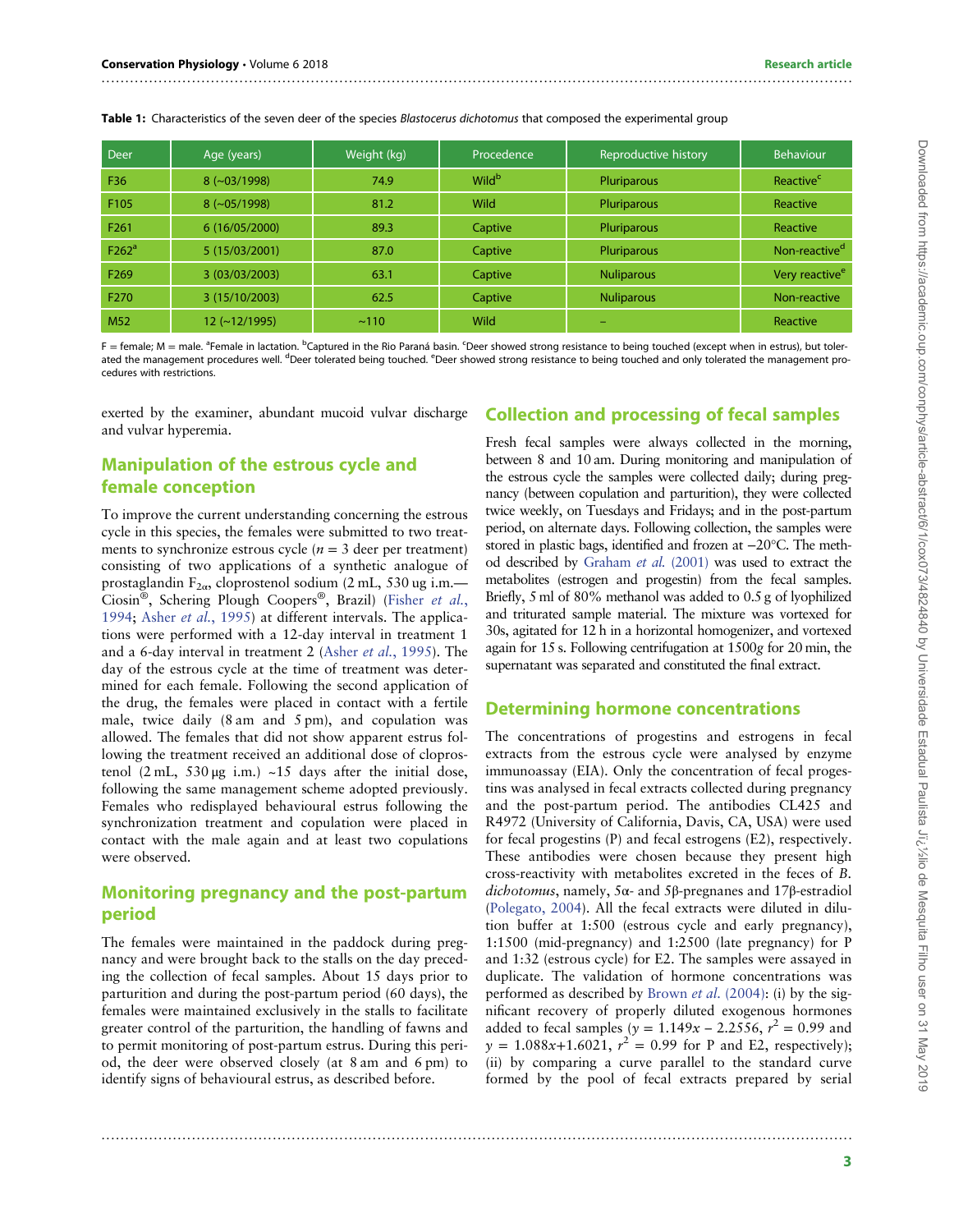dilution in dilution buffer  $(R^2 = 0.9914$  and  $R^2 = 0.9744$ , respectively, for fecal P and E2; and (iii) due to the physiological relevance of the results obtained when different phases of the reproductive cycle were compared. The intraassay coefficients of variation were  $< 10\%$  for all the hormones and controls evaluated. The interassay coefficients of variation were 10.1% ( $\sim$ 35% binding,  $n = 57$  plates) and 12.1% ( $\approx$  75% binding,  $n = 57$  plates) for P and 7.4%  $(-20\% \text{ binding}, n = 29 \text{ plates})$  and 13.9%  $(-50\% \text{ binding}, n = 10\%)$ 29 plates) for E2. Assay sensitivity was  $0.78$  ng g<sup>-1</sup> (93.7%) binding) for P and 1.95 ng  $g^{-1}$  (89.5% binding) for E2. All fecal data are expressed on a dry-weight basis.

## Statistical analysis

Data analyses of the estrous cycle was performed based on the model proposed by [Thompson](#page-10-0) et al. (1998), with modifications. The three lowest values of progestin concentration of each estrous cycle were considered basal and from these, the mean and standard deviation (SD) were calculated. Values greater than the limit (mean + 2SD) were considered indicative of the luteal phase and values below this were considered indicative of the inter-luteal phase. To calculate the duration of the estrous cycle, the day the concentration of fecal progestins reached the value indicative of the interluteal phase was considered the day one (D1) of the cycle. To determine the minimum concentration of fecal progestins indicative of pregnancy, the mean of the first month that showed significantly different concentrations of fecal progestins from the estrous cycle was subtracted from the standard error of the mean (SEM).

The data are presented as the mean  $\pm$  SEM and comparisons between the deer, the estrous cycle phases (luteal and inter-luteal) and the different months of pregnancy and anestrus were performed using repeated-measures analysis of variance (ANOVA), followed by the Scott-Knott test. The fecal hormone concentration values were submitted to analysis of variance following logarithmic transformation of the hormone data ([Morrow](#page-9-0) et al., 1995). Correlation between the variables was determined by Pearson's correlation test.

The E2:P ratio was calculated for the days on which both hormones were analysed. All the analyses were performed using the SAS software (SAS Institute Inc., Cary, NC, USA) and the significance level for all statistical tests was  $5\%$  ( $P < 0.05$ ).

## Results

#### Estrous cycle

A total of 16 complete estrus cycles were evaluated, with a mean duration of  $21.3 \pm 1.3$  days (range: 19–23 days), as determined by the hormonal profiles. The mean duration of the inter-luteal phase of the cycle was  $6.4 \pm 1.2$  days, while the mean duration of the luteal phase was  $14.8 \pm 1.3$  days. These means include data from five of the six females, since F269 remained anestrous from Day 12 of monitoring. No

differences ( $P > 0.05$ ) were observed in estrous cycle duration among females or different cycles of the same female (Fig. [1](#page-4-0) and Table [2\)](#page-5-0). Of the 20 estrous periods observed using the fecal progestin profile, 13 (65%) were also detected by behaviour. Regular detection of behavioural estrus was only possible in two females (F105 and F270;  $n = 8$  estrous periods) (Fig. [1](#page-4-0)), and in all cases, these behaviours were correlated with hormonal profiles (Fig. [1](#page-4-0)). The duration of estrus behavioural ranged from 1 to 2 days ( $n = 13$  estrous periods).

The mean concentration of fecal progestins for the interluteal phase of the estrous cycle was  $834 \pm 311$  ng g<sup>-1</sup> (range: 393–1431 ng g<sup>-1</sup>) and differ ( $P < 0.05$ ) from the luteal phase  $(3979 \pm 1611 \text{ ng g}^{-1}$  (range: 1498–11 364 ng g<sup>-1</sup>)), as determined by the individual profiles (Table [2\)](#page-5-0). Based on the criteria defined above, a concentration of  $1457$  ng g<sup>-1</sup> constitutes the limit value between the two phases. However, it was not possible to differentiate deer in the inter-luteal phase from anestrus deer. No significant differences in E2 concentrations were verified during the estrous cycle  $(P > 0.05)$ ; however, differences  $(P < 0.05)$  in the ratio of the concentrations of this hormone (E2) and P concentrations (E2:P) were observed. A negative correlation was determined between the concentration of P and the E2:P ratio ( $r = -0.39$ ,  $P < 0.001$ ). The peak values obtained for the E2:P ratio coincided with behavioural estrus or occurred one day after behavioural estrus (Fig. [1\)](#page-4-0).

## Manipulation of the estrous cycle

When used up to Day 6 of the estrous cycle, cloprostenol did not trigger an effective luteolytic response. All the females who responded to the drug exhibited behavioural estrus, which began on average 58 h following administration (range: 40–64 h). One deer (F269) was in anestrus and did not respond to the treatment (Fig. [2](#page-6-0)).

## **Pregnancy**

..............................................................................................................................................................

..............................................................................................................................................................

Three females became pregnant following treatment with cloprostenol (F105, F262 and F270) and two others were fertilized in subsequent natural estrous periods (F36 and F261). F105 was fertilized, but miscarried in early pregnancy according to a prolonged luteal activity for ~60 days following copulation. Of the four females in which pregnancy went to term, two (F261 and F270) became ill in the final trimester. The mean duration of pregnancy was  $253 \pm 4$  days ( $n = 4$ ).

Endocrine characterization of pregnancy showed that the concentrations of fecal progestins remained consistent with the values of the luteal phase of the estrous cycle until about the third month of pregnancy ( $P > 0.05$ ), after which they began to gradually increase. In the fourth month of pregnancy, the concentration of progestins nearly doubled compared with previous months ( $P < 0.05$ ), reaching a peak in the eighth month, at which point the mean concentrations were 6-fold greater than those obtained during the initial phases ( $P < 0.05$ ) (Table [2\)](#page-5-0). Concentrations of fecal progestins ≥15 250 ng  $g^{-1}$  were indicative of pregnancy.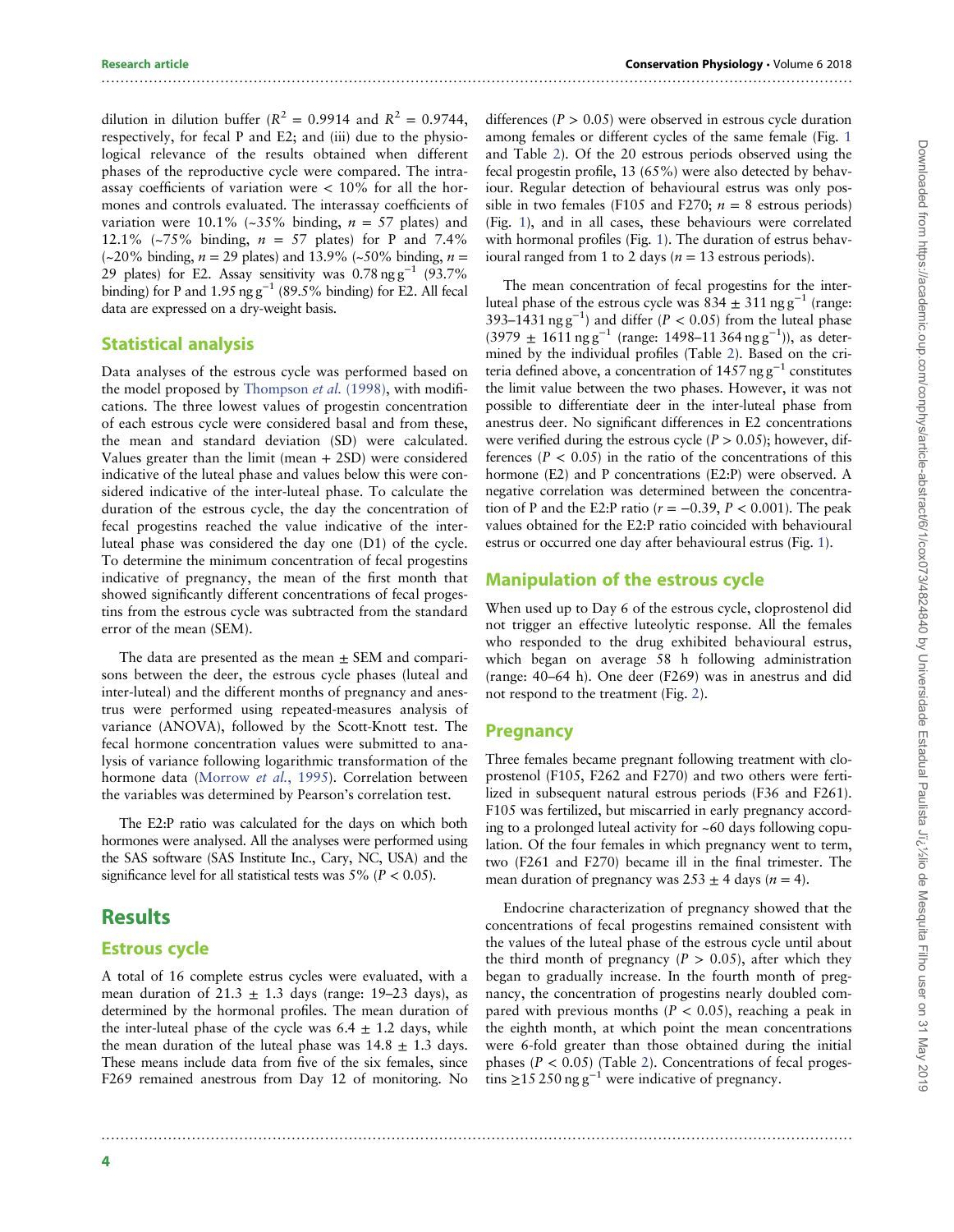

<span id="page-4-0"></span>..............................................................................................................................................................

Figure 1: Monitoring the estrous cycle by determining the concentrations of fecal progestins (black line) and fecal estrogen:fecal progestin, ratio (gray line) in six females of Blastocerus dichotomus. The arrows indicate the day behavioural estrus was detected.

..............................................................................................................................................................

## Post-partum period

The concentrations of fecal progestins began to decline in late pregnancy (vary from 1 week to 1 month before parturition) and only achieved basal concentrations following parturition (4–8 days). During analysis of the post-partum period, three (F261, F262 and F270) of the four deer studied presented a

cyclic pattern in the excretion of fecal progestins, which demonstrates the resumption of ovarian activity and confirms the existence of post-partum estrus in this species. A common characteristic among these deer was the occurrence of a short cycle, with lower concentrations of fecal progestins preceding normal cycles (Table [3](#page-6-0)).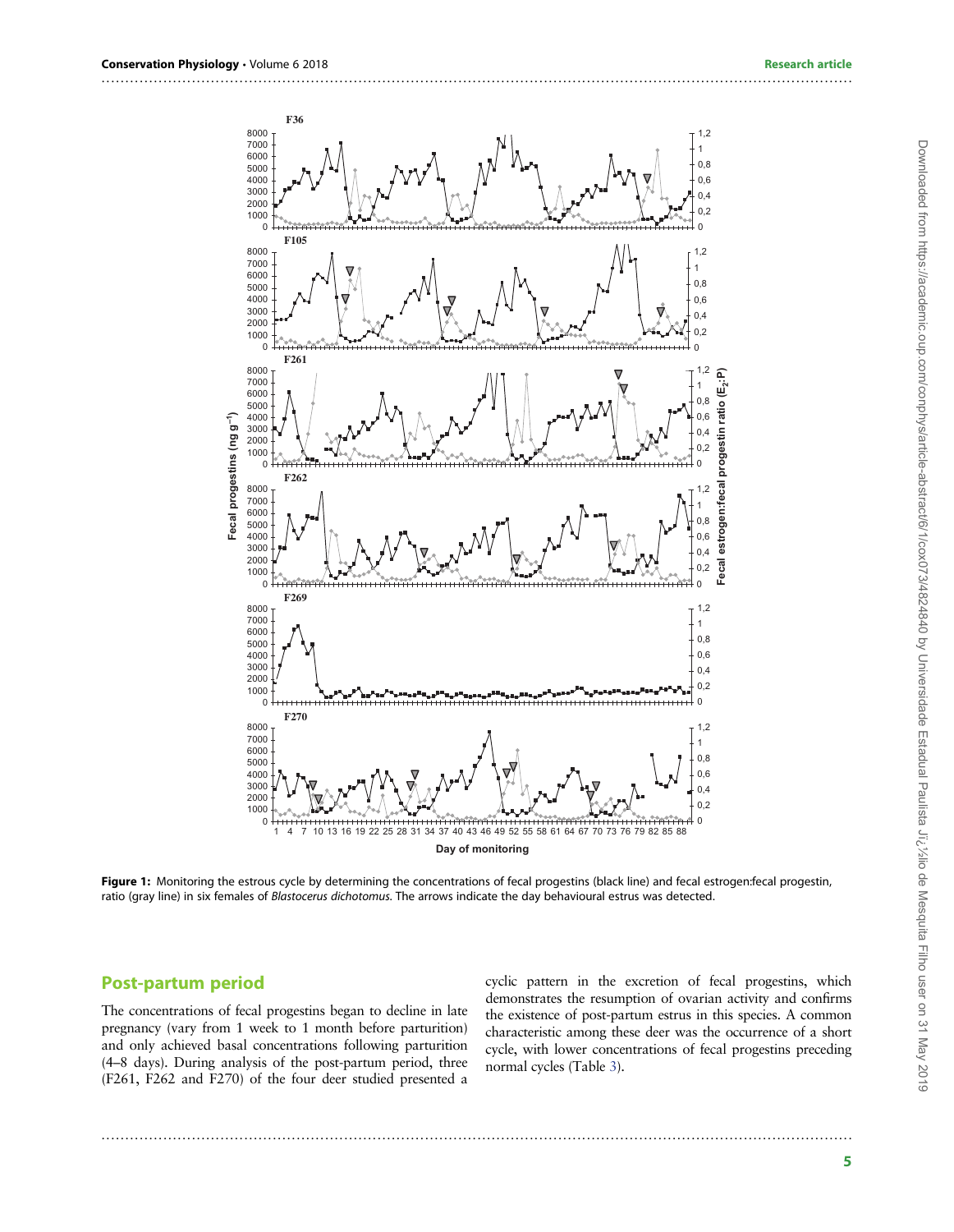|                | <b>Estrous cycle</b> |                                |                           |                  | Pregnancy                         |                                       |                               |                    |                      |                      |                      |                     |                        |                                 |                     |                     |                        |
|----------------|----------------------|--------------------------------|---------------------------|------------------|-----------------------------------|---------------------------------------|-------------------------------|--------------------|----------------------|----------------------|----------------------|---------------------|------------------------|---------------------------------|---------------------|---------------------|------------------------|
| Deer           | Observed<br>cycles   | Inter-lutel<br>phase<br>(days) | Luteal<br>phase<br>(days) | Length<br>(days) | [P] Inter-luteal<br>$(ng g^{-1})$ | Luteal<br>progestins<br>$(ng g^{-1})$ | Pregnancy<br>length<br>(days) | Pregnancy<br>Weeks | M1<br>$(ng g^{-1})$  | M2<br>$(ng g^{-1})$  | M3<br>$(ng g^{-1})$  | M4<br>$(ng g^{-1})$ | M5<br>$(ng g^{-1})$    | M <sub>6</sub><br>$(ng g^{-1})$ | M7<br>$(ng g^{-1})$ | M8<br>$(ng g^{-1})$ | M9<br>$(ng g^{-1})$    |
| F36            | 1st                  | 5 <sup>°</sup>                 | 16                        | 21               | 663                               | 4034                                  | 249 (F)<br>4.1 kg***          | W1                 | 2607                 | 5013                 | 4226                 | 17850               | 25 3 5 6               | 31 209                          | 23 2 25             | 25 9 46             | 22 5 24                |
|                | 2nd                  | 6                              | 16                        | 22               | 733                               | 5311                                  |                               | W <sub>2</sub>     | 6511                 | 8730                 | 6289                 | 11870               | 24 109                 | 22724                           | 29 20 7             | 35 295              | 18535                  |
|                | 3rd                  | $\overline{4}$                 | 16                        | 20               | 734                               | 3384                                  |                               | W <sub>3</sub>     | 7324                 | 5469                 | 6830                 | 16038               | 27 175                 | 14431                           | 24 9 92             | 28 4 63             | $\equiv$               |
|                | 4th                  | $\equiv$                       | $\equiv$                  | $\equiv$         | $\equiv$                          | $\rightarrow$                         |                               | W <sub>4</sub>     | 6013                 | 5352                 | 10841                | 19015               | 30 1 20                | 16899                           | 26 5 33             | 21 4 45             | Ξ.                     |
|                | Mean                 | 5a                             | 16a                       | 21a              | 710 a                             | 4243 a                                |                               | Mean               | 5659 a               | 6127 a               | 7469 a               | 15 791 a            | 27 072 a               | 21 316 a                        | 25 990 a            | 27 368 a            | 21 195 a               |
| F105*          | 1st                  | 9                              | 13                        | 22               | 896                               | 4052                                  | ÷.                            | W1                 | $\equiv$             | $\equiv$             | $\equiv$             | $\equiv$            | $\rightarrow$          | $\rightarrow$                   | $\rightarrow$       | $\equiv$            | ÷.                     |
|                | 2nd                  | 8                              | 13 <sup>°</sup>           | 21               | 757                               | 3945                                  |                               | W <sub>2</sub>     | $\equiv$             | $\equiv$             | $\equiv$             | $\equiv$            | ÷,                     | $\equiv$                        | $\equiv$            | $\equiv$            | ÷,                     |
|                | 3rd                  | $\overline{7}$                 | 16                        | 23               | 821                               | 4815                                  |                               | W <sub>3</sub>     | $\equiv$             | $\equiv$             | $\equiv$             | $\rightarrow$       | $\equiv$               | $\overline{\phantom{a}}$        | $\equiv$            | $\equiv$            |                        |
|                | 4th                  | $\equiv$                       | $\equiv$                  | $\equiv$         | $\rightarrow$                     | $\hspace{0.1cm} -$                    |                               | W <sub>4</sub>     | $\equiv$             | $\equiv$             | $\equiv$             | $\rightarrow$       | $\rightarrow$          | $\rightarrow$                   | $\equiv$            | $\equiv$            |                        |
|                | Mean                 | 8a                             | 14a                       | 22a              | 824 a                             | 4270 a                                |                               | Mean               | $\equiv$             | $\rightarrow$        | $\rightarrow$        | $\rightarrow$       | $\rightarrow$          | $\equiv$                        | $\rightarrow$       | $\equiv$            |                        |
| F261**         | 1st                  | 8                              | 15                        | 23               | 773                               | 3448                                  | 257 (M)<br>4.5 kg***          | W1                 | 1162                 | 8409                 | 7422                 | 14517               | 24 5 62                | 21 2 8 2                        | 32 2 33             | 42854               | 13816                  |
|                | 2 <sub>nd</sub>      | 6                              | 16                        | 22               | 682                               | 4519                                  |                               | W <sub>2</sub>     | 6471                 | 4847                 | 7837                 | 18 144              | 22 119                 | 34 9 23                         | 36 984              | 33 5 14             | 22 860                 |
|                | 3rd                  | $\overline{7}$                 | 16                        | 23               | 671                               | 3919                                  |                               | W <sub>3</sub>     | 6100                 | 6477                 | 9592                 | 18 11 1             | 25 0 27                | 32 952                          | 38844               | 29 3 61             | 29 7 87                |
|                | 4th                  | ۳                              | ÷                         | $\equiv$         | $\equiv$                          | $\equiv$                              |                               | W4                 | 8479                 | 6495                 | 12 3 8 3             | 19 2 84             | 26 1 27                | 28 192                          | 39 29 3             | 16 243              | $\equiv$               |
|                | Mean                 | 7a                             | 15.7a                     | 22.7a            | 708 a                             | 3962 a                                |                               | Mean               | 5407 a               | 6569 a               | 9651a                | 17515a              | 24 645 a               | 29 338 a                        | 37 112 bc           | 32 267 a            | 20 628 a               |
| F262           | 1st                  | $\sqrt{5}$                     | 14                        | 19               | 851                               | 2869                                  | 250 (F)<br>4.9 kg***          | W1                 | 1737                 | 4164                 | 6025                 | 18398               | 14 4 21                | 34 5 40                         | 36790               | 58 183              | 64 9 94                |
|                | 2nd                  | $\sqrt{5}$                     | 15                        | 20               | 1035                              | 3364                                  |                               | W <sub>2</sub>     | 5925                 | 6697                 | $\rightarrow$        | 18509               | 13 3 93                | 26 3 69                         | 36 24 3             | 61 60 6             | 48 0 53                |
|                | 3rd                  | $\overline{7}$                 | 15                        | 22               | 925                               | 4496                                  |                               | W <sub>3</sub>     | 5718                 | 6465                 | 8469                 | 13 2 66             | 31 104                 | 38 4 89                         | 35 844              | 56 000              |                        |
|                | 4th                  |                                |                           |                  | $\equiv$                          | $\equiv$                              |                               | W <sub>4</sub>     | 6706                 | 4341                 | 9292                 | 10889               | 28 000                 | 31 909                          | 53 4 85             | 59 944              |                        |
|                | Mean                 | 5.7a                           | 14.7a                     | 20.3a            | 937 a                             | 3576 a                                |                               | Mean               | 4784 a               | 5565 a               | 7929 a               | 15 266 a            | 22 427 a               | 32726 a                         | 42024b              | 58 934 b            | 59 347 b               |
| F270**         | 1st                  | 5 <sup>1</sup>                 | 15                        | 20               | 907                               | 2913                                  | 257 (M)<br>2.4 kg***          | W1                 | 2265                 | 8370                 | 6206                 | 17 25 2             | 18479                  | 24 3 63                         | 29552               | 42 9 14             | 23 5 25                |
|                | 2nd                  | 6                              | 15                        | 21               | 973                               | 4108                                  |                               | W <sub>2</sub>     | 5454                 | 6998                 | 9125                 | 20 450              | 19573                  | 30777                           | 26 9 53             | 35 5 36             | 27 449                 |
|                | 3rd                  | $\overline{7}$                 | 12 <sup>2</sup>           | 19               | 770                               | 2850                                  |                               | W <sub>3</sub>     | 5760                 | 10 2 64              | 6440                 | 22 605              | 15 210                 | 44 67 6                         | 25312               | 23 976              | 24 4 84                |
|                | 4th                  | 6                              | 16                        | 22               | 718                               | 3007                                  |                               | W4                 | 6310                 | 7244                 | 8317                 | 23 1 24             | 23 876                 | 34 4 67                         | 33 115              | 29 4 84             | $\equiv$               |
|                | Mean                 | 6 a                            | 14.5a                     | 20.5a            | 842 a                             | 3219 a                                |                               | Mean               | 4650 a               | 8220 a               | 7562 a               | 20 862 a            | 19796 a                | 33 671 a                        | 29 221 ac           | 32 978 a            | 25 287 a               |
| Mean $\pm$ EPM |                      | $6.4 \pm 1.2$                  | $14.8 \pm 1.3$            | $21.3 \pm 1.3$   | $834 \pm 311A$                    | 3979 $\pm$ 1611 B                     | $253 \pm 4$                   |                    | 5123 $\pm$<br>1224 B | 6657 $\pm$<br>1035 B | 8212 $\pm$<br>1232 B | 17409 ±<br>2167 C   | 23 484 $\pm$<br>3547 C | 29 494 $\pm$<br>4670 D          | 33 803 ±<br>4625 D  | 38 068 ±<br>7661 D  | 29 450 $\pm$<br>8100 D |

#### <span id="page-5-0"></span>Table 2: Characteristics of the estrous cycle and pregnancy in five female Blastocerus dichotomus

\*Female had <sup>a</sup> miscarriage in early pregnancy.

\*\*Females that were ill during the final trimester of pregnancy.

\*\*\*Sex (male [M] or female [F]) and birth weight of the fawn.

Means within column with uncommon and lowercase letters (a, b and c) differ (P < 0.05) by the Scott-Knott test; means within row with uncommon and capital letters (A, B, C and D) differ (P < 0.05) by the Scott-Knott test.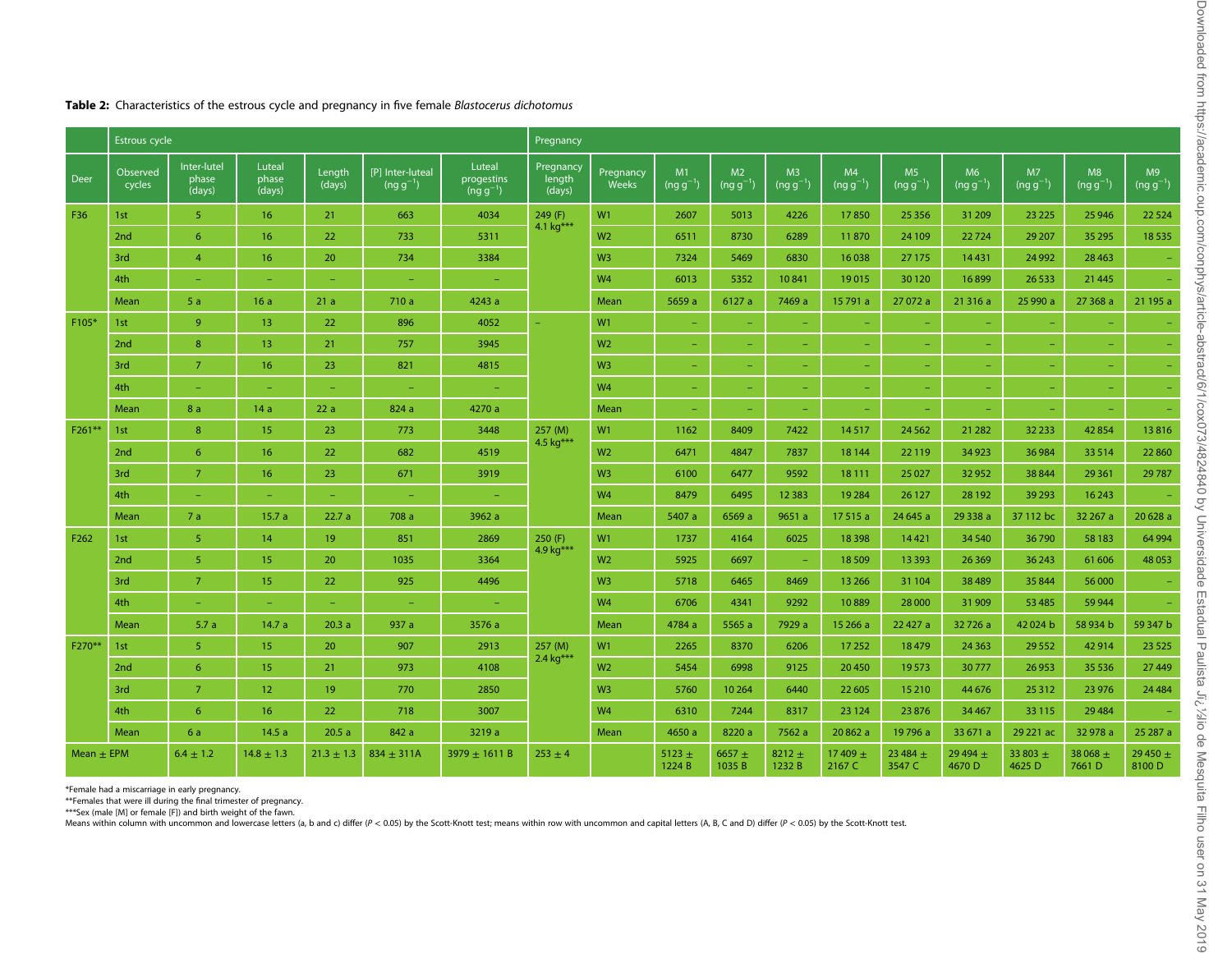<span id="page-6-0"></span>

Figure 2: Excretion of fecal steroid hormone metabolites of six female Blastocerus dichotomus during two different estrus synchronization treatments using cloprostenol (F36, F262, F269: two applications of cloprostenol at 12-day intervals; and F105, F261, F270: two applications of cloprostenol at 6-day intervals). White arrows indicate the day in the estrous cycle which each female was on the day of treatment administration (A = anestrus) and gray arrows indicate the day behavioural estrus was detected (time, in hours, between treatment administration and detection of behavioural estrus).

Table 3: Characteristics of the post-partum period in four female Blastocerus dichotomus

| Deer              |                                  |                          | Anestrusb |                           | First luteal phase        | Second luteal phase |                           |  |
|-------------------|----------------------------------|--------------------------|-----------|---------------------------|---------------------------|---------------------|---------------------------|--|
|                   | [P] Parturition<br>$(ng g^{-1})$ | [P] Basal $^a$<br>(days) | (days)    | <b>Duration</b><br>(days) | Mean [P]<br>$(ng g^{-1})$ | Duration<br>(days)  | Mean [P]<br>$(ng g^{-1})$ |  |
| F36               | 16553                            |                          | Over 53   | -                         |                           |                     |                           |  |
| F261 <sup>c</sup> | 12412                            |                          | 14        | $\overline{4}$            | 2052                      | 12                  | 4640                      |  |
| F262              | 21 230 <sup>e</sup>              | $10^{\text{f}}$          | 6         | $\overline{4}$            | 1963                      | 14                  | 2592 <sup>9</sup>         |  |
| $F270^{c,d}$      | 9907                             | 3                        | 14        | 6                         | $2314^9$                  | 12                  | 4591 <sup>9</sup>         |  |

..............................................................................................................................................................

[P] Fecal progestin concentration.

<sup>a</sup>Period for [P] to achieve inter-luteal phase concentration.

<sup>b</sup>Considering an inter-luteal phase of 6 days.

Fillness during the final trimester of pregnancy.

Lost fawn; deer did not lactate.

<sup>e</sup>[P] 5 days post-partum.

f Behavioural estrus 6 days post-partum.

<sup>9</sup>Behavioural estrus before [P] achieved luteal phase concentration.

# **Discussion**

Hormonal analyses performed on fecal samples proved to be an efficient alternative for monitoring reproductive events in the marsh deer. The results obtained in this study showed that this technique has the potential to clarify reproductive

status in this species, since it characterizes and differentiates the different phases of the reproductive cycle. Given its non-invasive nature, it can be applied when monitoring captive and wild populations, even when dealing with species that are highly sensitive to stress ([Nunes and Duarte,](#page-9-0) [2010](#page-9-0)).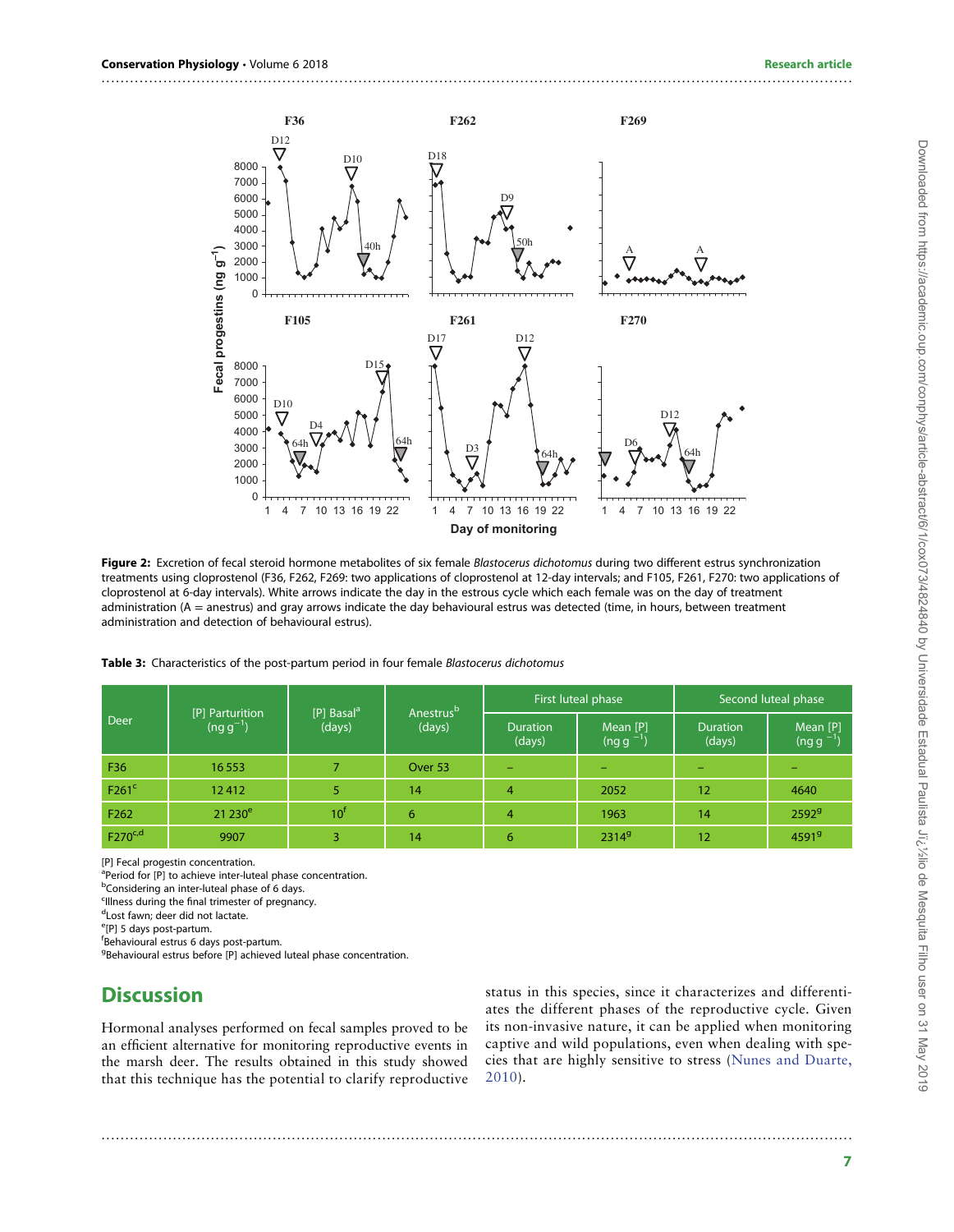The mean duration of the estrous cycle obtained in this study was slightly shorter than that previously observed for this species (24 days; [Duarte and Garcia, 1997](#page-8-0); [Schwarzenberger and](#page-10-0) [Dreben, 1998\)](#page-10-0), and comparable to other cervid species with similar body size (17–21 days for Axis axis [\(Chapple](#page-8-0) et al., [1993](#page-8-0)), 13–22 days for Cervus unicolour and 15–24 days for Cervus elaphus (Asher et al.[, 1997\)](#page-8-0), 14–23 days for Cervus eldi thamin [\(Monfort](#page-9-0) et al., 1990), 17-21 days for Cervus nippon taiouanus (Liu et al.[, 2002](#page-9-0))). The difference between the luteal and inter-luteal phases of the estrous cycle was evident when monitoring fecal progestins; however, no difference was verified in fecal estrogen concentrations. It is possible that the failure to detect fecal estrogen peaks could be due to lower concentrations of circulating estrogen or because it is excreted as a urinary metabolite, as reported for other ungulate species [\(Schwarzenberger](#page-10-0) et al., 1996). Research indicates that estrogens can induce adult female sheep to express behavioural estrus and that progesterone enhances the role of estrogen in sexual behaviour ([Keverne](#page-9-0) et al., 1983). Thus, the E2:P ratio was more effective at indicating the time of ovulation than isolated analysis of steroid hormones, as suggested previously for Gazella dama mhorr ([Pickard](#page-9-0) et al., 2001), for Mazama gouazoubira [\(Zanetti](#page-10-0) et al., 2010) and as described in humans [\(Lenton](#page-9-0) et al., 1989). The peak values of the E2:P ratio coincided with the period of behavioural estrus, such that the behavioural data assured the accuracy of endocrine monitoring.

Cloprostenol adequately promoted luteolysis in cyclic female marsh deer, suggesting that it could be an important drug for manipulating the estrous cycle of this species. However, the action of this drug is directly related to the presence of a func-tional CL (Asher et al.[, 1993;](#page-8-0) [Whitley and Jackson, 2004](#page-10-0)). Cloprostenol was unable to promote luteolysis in the marsh deer when treatment was administered while the deer was in anestrus or when applied up to Day 6 of the estrous cycle, during which the CL is absent or hypofunctional. This finding is similar to that observed for C. elaphus (Asher et al.[, 1995\)](#page-8-0) and for most mares ([Pinto, 2013](#page-9-0)), which proved to be insensitive to the action of prostaglandin  $F_{2\alpha}$  up to Day 6 of the estrous cycle and contrasts with that observed for sheep [\(Rubianes](#page-10-0) et al., [2003](#page-10-0)) and some mares ([Pinto, 2013](#page-9-0)), in which luteolysis can be induced from day three of the estrous cycle. This refractory period of the CL coincides with the duration of the inter-luteal phase of the estrous cycle of the species B. dichotomus, in which the CL is still in formation, secreting small quantities of progesterone and basically consists of small luteal cells that are unresponsive to prostaglandin  $F_{2\alpha}$  ([Berisha and](#page-8-0) [Schams, 2005\)](#page-8-0).

The time until the onset of behavioural estrus following treatment with cloprostenol was similar to that previously reported for other deer species, such as M. gouazoubira (40–69 h) ([Zanetti](#page-10-0) et al., 2010) and Dama dama (42–64 h) [\(Jabbour](#page-9-0) et al., 1993) and this variation is related to the follicular stage present at the moment of luteolysis induction [\(Rubianes](#page-10-0) et al., 2003; [Barros and Ereno, 2004](#page-8-0)).

All the deer that responded to cloprostenol, i.e. displaying behavioural estrus, had ovulation and formation of the CL, as determined by the concentrations of fecal progestins. The pregnancy rate following synchronization with this drug was 50% (3/6); however, although this is low, it is numerically superior than that reported for Orix dammah (37.5% ([Morrow](#page-9-0) et al., 2000)) and D. dama (40.7% ([Jabbour](#page-9-0) et al., [1993\)](#page-9-0)) using similar treatment protocols, followed by artificial insemination. In this case, the different forms of breeding could have influenced the difference between the studies, as well as the small number of deer that constituted the experimental group herein.

The mean gestation period observed for this species was shorter than that described previously (271 days) ([Frädrich,](#page-9-0) [1995\)](#page-9-0) and is compatible with other uniparous cervid species of similar body size (C. elaphus (Asher et al.[, 2005\)](#page-8-0), C. elaphus nannodes ([Stoops](#page-10-0) et al., 1999), C. eldi thamin [\(Monfort](#page-9-0) et al., [1990\)](#page-9-0), C. nippon [\(Hamasaki](#page-9-0) et al., 2001), D. dama [\(Willard](#page-10-0) et al.[, 1998](#page-10-0)), Rangifer tarandus tarandus [\(Ropstad](#page-10-0) et al., [2005\)](#page-10-0)). However, the gestation period can be extended if the female suffers severe food restriction and, in some cases, can lead to the birth of fawns with body mass index below normal ([Verme, 1965](#page-10-0)). Due to the correlation between fawn mortality and its body weight at birth, females can significantly ravage their energy reserves to try to ensure that the fawn is born with an adequate body mass [\(García](#page-9-0) et al., 2006). This plasticity in the physiological response was observed in the two females that became ill in the final trimester of pregnancy and in which the period of gestation was extended by about a week, apparently as a form of compensation. However, despite presenting a severely diminished body mass and prolonged period of gestation, F270 produced a fawn with low birth weight, which died one day following parturition.

The pattern of fecal progestin excretion during pregnancy was similar for all the deer in the study. Based on the hormonal data, a presumptive diagnosis of pregnancy in B. dichotomus can be determined from the second trimester onward (from the four month of pregnancy). This finding is similar to that reported for other cervid species (Capreolus capreolus [\(Sempéré,](#page-10-0) [1977\)](#page-10-0), C. elaphus nelsoni (White et al.[, 1995](#page-10-0); [Garrott](#page-9-0) et al., [1998\)](#page-9-0), C. elaphus nannodes [\(Stoops](#page-10-0) et al., 1999), C. eldi thamin [\(Monfort](#page-9-0) et al., 1990), D. dama [\(Willard](#page-10-0) et al., 1998)) and is due to the fact that the placenta synthesizes progesterone in most deer species during pregnancy. Steroidogenesis is obviously faster in the luteal tissue than in the placenta, thus during early pregnancy, when the placental volume/area is small, the importance of this source of progesterone synthesis and secretion is limited. During mid-pregnancy, the placental volume becomes much greater than the luteal volume and it is likely that the placenta is a physiologically significant source of steroid synthesis from this period onward (Flood et al.[, 2005](#page-9-0)).

Post-partum estrus, which has previously been described in this species [\(Frädrich, 1995\)](#page-9-0), was observed in three of the four

..............................................................................................................................................................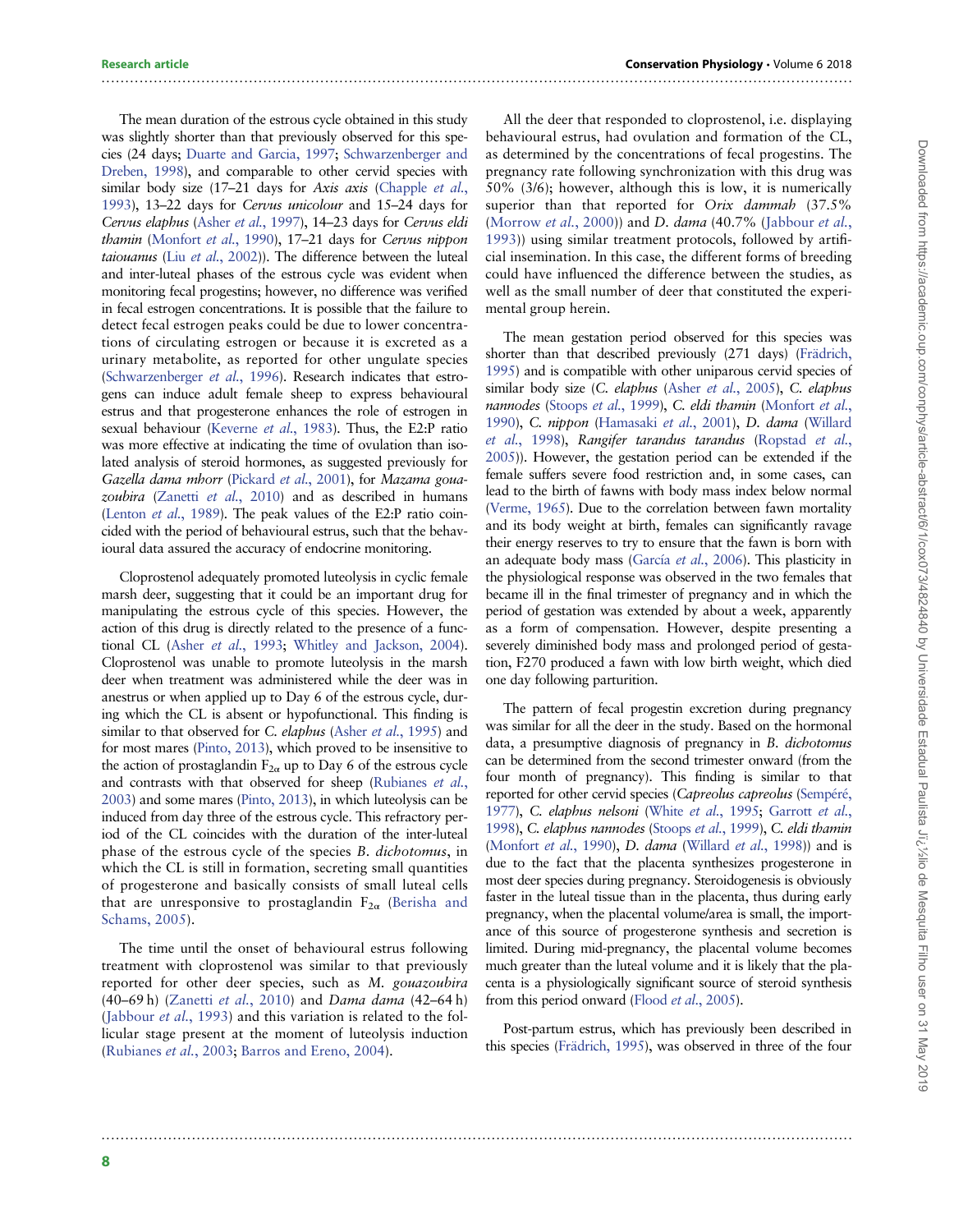<span id="page-8-0"></span>deer in which pregnancy went to term and seems to be related to the abundance of food and habitat stability ([Robbins, 1983](#page-10-0)). This is probably due to the association of a marked decline in progestogen concentrations and a sharp increase in estrogen concentrations observed in some ungulates during parturition. This provides a favourable hormonal environment for the expression of behavioural estrus [\(Pereira](#page-9-0) et al., 2006). The resumption of ovarian activity was characterized by the hormonal profile and presented some peculiarities, such as the appearance of a shorter cycle showing a lower concentration of fecal progestin excretion preceding the normal estrous cycles. This cycle could be related to the luteolytic influence of the involuting uterus due to an increased and prolonged release of prostaglandin  $F_{2\alpha}$  and an incomplete restoration of LH release leading to insufficient follicular growth and maturation, as previously reported in sheep [\(Schirar](#page-10-0) et al., 1989). Thus, as documented in the Mohor gazelle ([Pickard](#page-9-0) et al., [2001\)](#page-9-0), the conception rate in post-partum estrus may be lower than normal, suggesting failure of the reproductive tract, which may be unable to sustain pregnancy [\(Pereira](#page-9-0) et al., 2006).

# Conclusion

This study validated the measurement of reproductive steroid hormones and their fecal metabolites for reproductive monitoring in the species B. dichotomus, provided adequate methods to differentiate the phases of the reproductive cycle and evaluated the effect of cloprostenol (a synthetic analogue of prostaglandin  $F_{2\alpha}$ ) administration in this species; generating a broader understanding of the marsh deer species concerning the production of consistent data related to its reproduction. This knowledge can be used to assist the reproductive management of this species and, consequently, to promote its conservation.

# Acknowledgements

The authors are grateful to Genner T. Pereira, PhD, for his assistance with the statistical analyses, to Antonio de Queiroz Neto, PhD, who kindly permitted the use of his laboratory (Laboratório de Farmacologia Animal da FCAV/ UNESP) and to Taina Menegasso, MSc, and the keepers for their assistance in the management of the deer. We utilized a professional english editing service to revise the article (Philip Sidney Pacheco Badiz—[phil.bain@hotmail.com.br](mailto: phil.bain@hotmail.com.br)).

# Funding

This work was supported by the São Paulo Research Foundation (FAPESP) and National Council for Scientific and Technological Development (CNPq).

# Author contribution

Polegato, Zanetti and Duarte contributed to design the study and analysed the data. Polegato and Zanetti contributed

..............................................................................................................................................................

during the experimental phase. All authors have contributed to drafting of article.

# Ethics approval and consent to participate

The study was approved by the Animal Ethics and Welfare Committee (Comitê de Ética e Bem-estar Animal, CEBEA) of the Faculty of Agrarian and Veterinary Sciences (Faculdade de Ciências Agrárias e Veterinárias, FCAV) UNESP, Jaboticabal, SP, Brazil.

# References

- Asher GW, Fisher MW, Berg DK, Veldhuizen FA, Morrow CJ (1995) Luteolytic potency of a prostaglandin analog at different stages of the estrous-cycle in red deer (Cervus elaphus) hinds. J Reprod Fertil 103: 307–314.
- Asher GW, Fisher MW, Fennessy PF, Mackintosh CG, Jabbour HN, Morrow CJ (1993) Oestrus syncronization, semen collection and artificial insemination of farmed red deer (Cervus elaphus) and fallow deer (Dama dama). Anim Reprod Sci 33: 241–265.
- Asher GW, Scott IC, O´Neill KT, Smith JF, Inskeep EK, Townsend EC (1997) Ultrasonographic monitoring of antral follicle development in red deer (Cervus elaphus). J Reprod Fertil 111: 91–99.
- Asher GW, Scott IC, O'neill KT, Littlejohn RP (2005) Influence of the level of nutrition during late pregnancy on reproductive productivity of red deer. Anim Reprod Sci 86: 285–296.
- Barros CM, Ereno RL (2004) Avanços em tratamentos hormonais para a inseminação artificial com tempo fixo (IATF) em bovinos de corte. Acta Sci Vet 32: 23–34.
- Berisha B, Schams D (2005) Ovarian function in ruminants. Domest Anim Endocrinol 29: 305–317.
- Borjesson DL, Walter MB, Gardiner IA, Deforge J, Lasley B (1996) Pregnancy detection in Bighorn sheep (Ovis canadensis) using a fecal-based enzyme immunoassay. J Wildl Dis 32: 67–74.
- Brown J, Walker S, Steinman K (2004) Endocrine manual for the reproductive assessment of domestic and non-domestic species. Endocrine Research, Department Laboratory of Reproductive Sciences, Conservation and Research Center, National Zoological Park, Ed 3. Smithsonian Institution, Virginia.
- Chapple RS, English AW, Mulley RC (1993) Characterization of the oestrous cycle and duration of gestation in chital hinds (Axis axis). J Reprod Fertil 98: 23–26.
- Duarte JMB, Garcia JM (1995) Reprodução assistida em cervídeos brasileiros. Rev Bras Reprod Anim 19: 111–121.
- Duarte JMB, Garcia JM (1997) Biologia e conservação de cervídeos Sul-Americanos: Blastocerus, Ozotocerus e Mazama. In Duarte JMB, ed. Tecnologia da Reprodução para Propagação e Conservação de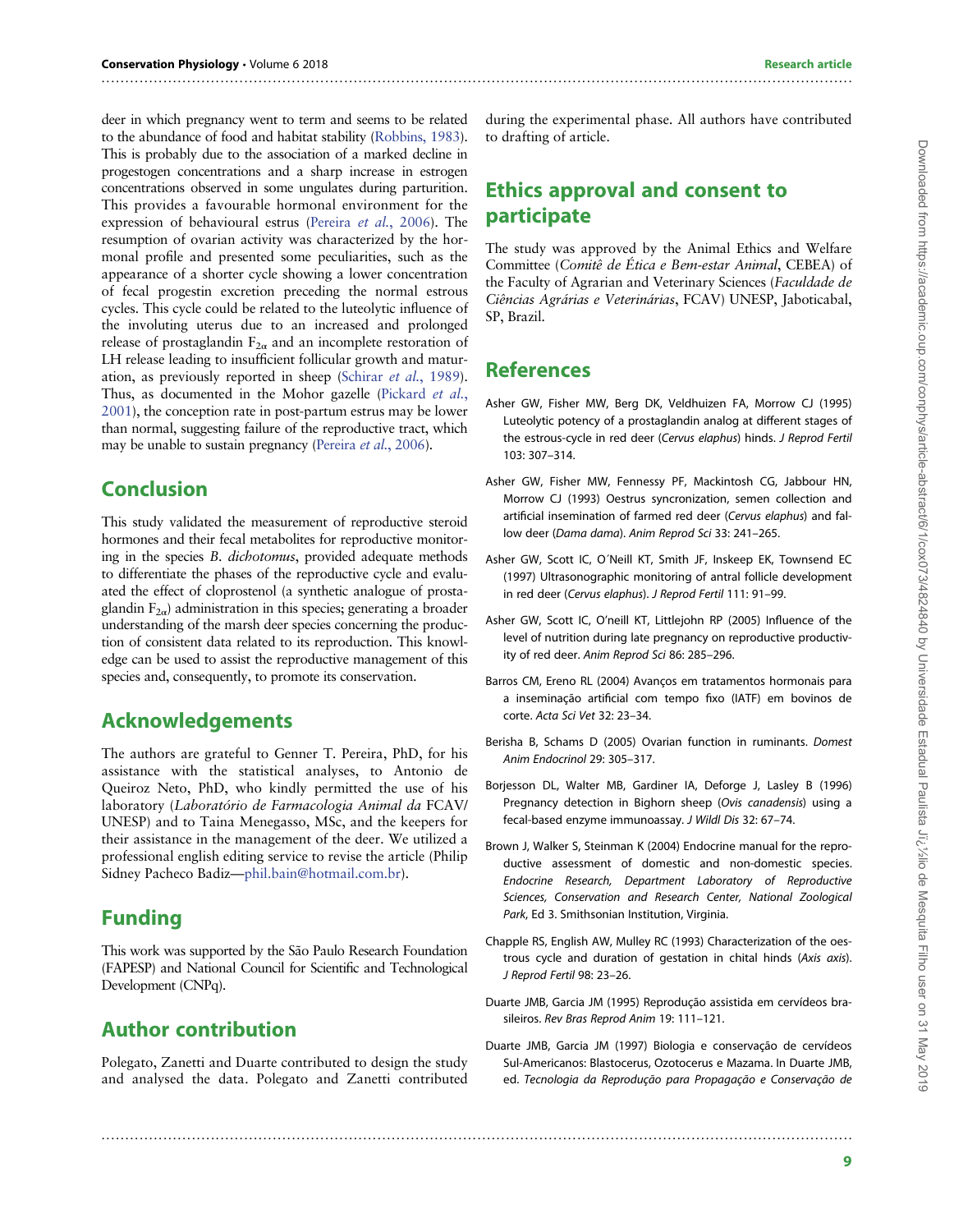Espécies Ameaçadas de Extinção, Ed 1. Funep, Jaboticabal, pp 228–238.

<span id="page-9-0"></span>..............................................................................................................................................................

Duarte JMB, Varela D, Piovezan U, Beccaceci MD, Garcia JE (2016) Blastocerus dichotomus. The IUCN Red List of Threatened Species 2016 e.T2828A22160916. [http://dx.doi.org/10.2305/IUCN.UK.20161.](http://dx.doi.org/10.2305/IUCN.UK.20161.RLTS.T2828A22160916.en) [RLTS.T2828A22160916.en.](http://dx.doi.org/10.2305/IUCN.UK.20161.RLTS.T2828A22160916.en) (last accessed 15 July 2017).

- Duarte JMB (2010) Captive management. In Duarte JMB, González S, eds. Neotropical Cervidology: Biology and Medicine of Latin American Deer, Ed 1. Funep/IUCN, Jaboticabal, pp 240–247.
- Duarte JMB (1996) Guia de identificação de cervídeos brasileiros. Funep, Jaboticabal, p 14.
- Figueira CJM, Pires JSR, Andriolo A, Costa MJRP, Duarte JMB (2005) Marsh deer (Blastocerus dichotomus) reintroduction in the Jataí Ecological Station (Luis Antonio, SP): spatial preferences. Braz J Biol 65: 263–270.
- Fisher MW, Asher GW, Meikle LM, Newman RE (1994) Cloprostenolinduced luteolysis in the red deer hind – the effects of age, dose, number of corpora-lutea and the later stages of the estrous cycle. Anim Reprod Sci 35: 99–109.
- Flood PF, Tyler NJC, Read EK, Rodway MJ, Chedrese PJ (2005) Ovarian and placental production of progesterone and oestradiol during pregnancy in reindeer. Anim Reprod Sci 85: 147–162.
- Frädrich H (1995) Erfahrungen mit dem sumpfhirsch (Blastocerus dichotomus) im Zoo Berlin. Zool Gart (NF) 65: 81–100.
- García AJ, Landete-Castillejos T, Carrión D, Gaspar-Lópes E, Gallego L (2006) Compensatory extension of gestation length with advance of conception in red deer (Cervus elaphus). J Exp Zool 305: 55–61.
- Garrott R, Monfort SL, White PJ, Mashburn KL, Cook JG (1998) Onesample pregnancy diagnosis in elk using fecal steroid metabolites. J Wildl Dis 34: 126–31.
- Graham LH, Schwarzenberger F, Möstl E, Galama W, Savage A (2001) A versatile enzyme immunoassay for the determination of progestagens in feces and serum. Zoo Biol 20: 227–236.
- Hamasaki S, Yamauchi K, Ohki T, Murakami M, Takahara Y, Takeuchi Y, Mori Y (2001) Comparison of various reproductive status in sika deer (Cervus nippon) using fecal steroid analysis. Theriogenology 63: 195–198.
- Jabbour HN, Veldhuizen FA, Green G, Asher GW (1993) Endocrine responses and conception rates in fallow deer (Dama dama) following oestrous synchronization and cervical insemination with fresh or frozen-thawed spermatozoa. J Reprod Fertil 98: 495–502.
- Keverne EB, Levy F, Poindron P, Líndsay DR (1983) Vaginal stimulation: an important determinant of maternal bonding in sheep. Science 219: 81–83.
- Lasley BL, Toedsson M, Bravo W, Haggerty MA (1989) Estrogen conjugate measurements to monitor ovarian activity. Theriogenology 31: 127–39.
- Lenton EA, King H, Johnson J, Amos S (1989) Assessment of a dual analytic enzyme linked immunosorbent assay for urinary oestrone-

..............................................................................................................................................................

3-glucuronide and pregnandiol-3-glucuronide. Hum Reprod 4: 378–380.

- Liu BT, Cheng SP, Huang MC, Yu JYL (2002) Serum progesterone changes in luteal cyclicity and duration of estrous cycle in formosan sika deer (Cervus nippon taiouanus). Zool Sci 19: 1033–1037.
- Márquez A, Maldonado JE, González S, Beccaceci MD, Garcia JE, Duarte JMB (2006) Phylogeography and Pleistocene demographic history of the endangered marsh deer (Blastocerus dichotomus) from the Rio de la Plata Basin. Conserv Genet 7: 563–575.
- Monfort SL, Wemmer C, Kepler TH, Bush M, Brown JL, Wildt DE (1990) Monitoring ovarian function and pregnancy in Eld´s deer (Cervus eldi thamin) by evaluating urinary steroid metabolite excretion. J Reprod Fertil 88: 271–281.
- Monfort SL (2002) Non-invasive endocrine measures of reproduction and stress in wild populations. In Holt WV, Pickard AR, Rodger JC, Wildt DE, eds. Reproductive Science and Integrated Conservation, Ed 1. Cambridge University Press, Cambridge, UK, pp 147–165.
- Morrow CJ, Asher GW, Macmillan KL (1995) Oestrous synchronization in farmed fallow deer (Dama dama): effects of season, treatment duration and the male on the efficacy of the intravaginal CIDR device. Anim Reprod Sci 37: 159–174.
- Morrow CJ, Monfort SL (1998) Ovarian activity in the scimitar-horned oryx (Oryx dammah) determined by faecal steroid analysis. Anim Reprod Sci 53: 191–207.
- Morrow CJ, Wolfe BA, Roth TL, Wildt DE, Bush M, Blumer ES, Atkinson MW, Monfort SL (2000) Comparing ovulation synchronization protocols for artificial insemination in the scimitar-horned oryx (Oryx dammah). Anim Reprod Sci 59: 71–86.
- Nunes ALV, Duarte JMB (2010) Clinical examination and therapeutics. In Duarte JMB, González S, eds. Neotropical Cervidology: Biology and Medicine of Latin American Deer. Funep/IUCN, Jaboticabal, pp 387–393.
- Pereira RJG, Polegato BF, Souza S, Negrao J, Duarte JMB (2006) Monitoring ovarian cycles and pregnancy in brown brocket deer (Mazama gouazoubira) by measurement of fecal progesterone metabolites. Theriogenology 65: 387–399.
- Pereira RJG, Polegato BF (2010) Fecal hormone. In Duarte JMB, González S, eds. Neotropical Cervidology: Biology and Medicine of Latin American Deer. Funep/IUCN, Jaboticabal, pp 313–322.
- Pickard AR, Abáigar T, Green DI, Holt WV, Cano M (2001) Hormonal characterization of the reproductive cycle and pregnancy in the female Mohor gazelle (Gazella dama mhorr). Reproduction 122: 571–580.
- Pinder L (1996) Marsh deer (Blastocerus dichotomus) population estimate in the Paraná River, Brazil. Biol Conserv 75: 87–91.
- Pinto CRF. (2013) Use of prostaglandin F2 alfa for controlling the mare's estrous cycle. AAEP Proc 59: 337–341.
- Piovezan U, Tiepolo LM, Tomas WM, Duarte JMB, Varela D, Marinho Filho JS (2010) Marsh deer Blastocerus dichotomus (Illiger, 1815). In Duarte J.M.B, González S., eds. Neotropical Cervidology: Biology and Medicine of Latin American Deer. Funep/IUCN, Jaboticabal, pp 66–76.